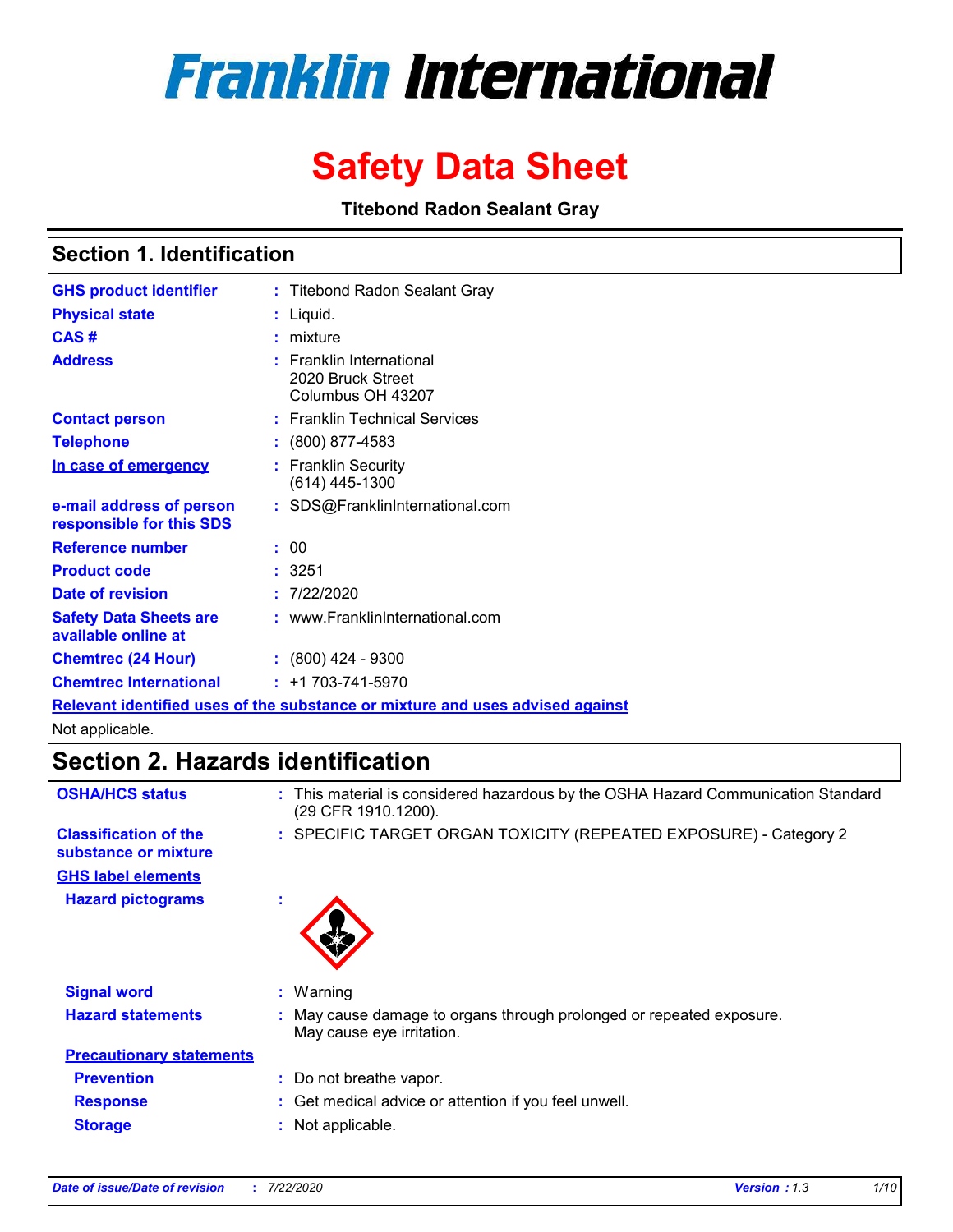# **Section 2. Hazards identification**

| <b>Disposal</b>                              | Dispose of contents and container in accordance with all local, regional, national and<br>international regulations. |
|----------------------------------------------|----------------------------------------------------------------------------------------------------------------------|
| <b>Supplemental label</b><br><b>elements</b> | : Avoid contact with skin and clothing. Wash thoroughly after handling.                                              |
| <b>Hazards not otherwise</b><br>classified   | : Prolonged or repeated contact may dry skin and cause irritation.                                                   |

# **Section 3. Composition/information on ingredients**

**Substance/mixture :** Mixture

Any concentration shown as a range is to protect confidentiality or is due to batch variation.

**There are no ingredients present which, within the current knowledge of the supplier and in the concentrations applicable, are classified as hazardous to health or the environment and hence require reporting in this section. Occupational exposure limits, if available, are listed in Section 8.**

# **Section 4. First aid measures**

### **Description of necessary first aid measures**

| <b>Date of issue/Date of revision</b> | : 7/22/2020<br>2/10<br><b>Version: 1.3</b>                                                                                                                                                                                                                                                                                                                                                                                                                                                                                                                                                                                                                                                                                                                                                                        |
|---------------------------------------|-------------------------------------------------------------------------------------------------------------------------------------------------------------------------------------------------------------------------------------------------------------------------------------------------------------------------------------------------------------------------------------------------------------------------------------------------------------------------------------------------------------------------------------------------------------------------------------------------------------------------------------------------------------------------------------------------------------------------------------------------------------------------------------------------------------------|
| <b>Skin contact</b>                   | : Adverse symptoms may include the following:<br>irritation<br>dryness<br>cracking                                                                                                                                                                                                                                                                                                                                                                                                                                                                                                                                                                                                                                                                                                                                |
| <b>Inhalation</b>                     | : No specific data.                                                                                                                                                                                                                                                                                                                                                                                                                                                                                                                                                                                                                                                                                                                                                                                               |
| <b>Eye contact</b>                    | : No specific data.                                                                                                                                                                                                                                                                                                                                                                                                                                                                                                                                                                                                                                                                                                                                                                                               |
| Over-exposure signs/symptoms          |                                                                                                                                                                                                                                                                                                                                                                                                                                                                                                                                                                                                                                                                                                                                                                                                                   |
| <b>Ingestion</b>                      | : No known significant effects or critical hazards.                                                                                                                                                                                                                                                                                                                                                                                                                                                                                                                                                                                                                                                                                                                                                               |
| <b>Skin contact</b>                   | : Defatting to the skin. May cause skin dryness and irritation.                                                                                                                                                                                                                                                                                                                                                                                                                                                                                                                                                                                                                                                                                                                                                   |
| <b>Inhalation</b>                     | : May cause respiratory irritation. May cause drowsiness or dizziness.                                                                                                                                                                                                                                                                                                                                                                                                                                                                                                                                                                                                                                                                                                                                            |
| <b>Eye contact</b>                    | : May cause eye irritation.                                                                                                                                                                                                                                                                                                                                                                                                                                                                                                                                                                                                                                                                                                                                                                                       |
| <b>Potential acute health effects</b> |                                                                                                                                                                                                                                                                                                                                                                                                                                                                                                                                                                                                                                                                                                                                                                                                                   |
|                                       | Most important symptoms/effects, acute and delayed                                                                                                                                                                                                                                                                                                                                                                                                                                                                                                                                                                                                                                                                                                                                                                |
| <b>Ingestion</b>                      | : Wash out mouth with water. Remove dentures if any. Remove victim to fresh air and<br>keep at rest in a position comfortable for breathing. If material has been swallowed and<br>the exposed person is conscious, give small quantities of water to drink. Stop if the<br>exposed person feels sick as vomiting may be dangerous. Do not induce vomiting<br>unless directed to do so by medical personnel. If vomiting occurs, the head should be<br>kept low so that vomit does not enter the lungs. Get medical attention following<br>exposure or if feeling unwell. Never give anything by mouth to an unconscious person.<br>If unconscious, place in recovery position and get medical attention immediately.<br>Maintain an open airway. Loosen tight clothing such as a collar, tie, belt or waistband. |
| <b>Skin contact</b>                   | : Wash skin thoroughly with soap and water or use recognized skin cleanser. Remove<br>contaminated clothing and shoes. Continue to rinse for at least 10 minutes. Get<br>medical attention following exposure or if feeling unwell. Wash clothing before reuse.<br>Clean shoes thoroughly before reuse.                                                                                                                                                                                                                                                                                                                                                                                                                                                                                                           |
| <b>Inhalation</b>                     | Remove victim to fresh air and keep at rest in a position comfortable for breathing. If<br>not breathing, if breathing is irregular or if respiratory arrest occurs, provide artificial<br>respiration or oxygen by trained personnel. It may be dangerous to the person providing<br>aid to give mouth-to-mouth resuscitation. Get medical attention following exposure or if<br>feeling unwell. If unconscious, place in recovery position and get medical attention<br>immediately. Maintain an open airway. Loosen tight clothing such as a collar, tie, belt<br>or waistband.                                                                                                                                                                                                                                |
| <b>Eye contact</b>                    | : Immediately flush eyes with plenty of water, occasionally lifting the upper and lower<br>eyelids. Check for and remove any contact lenses. Continue to rinse for at least 10<br>minutes. Get medical attention.                                                                                                                                                                                                                                                                                                                                                                                                                                                                                                                                                                                                 |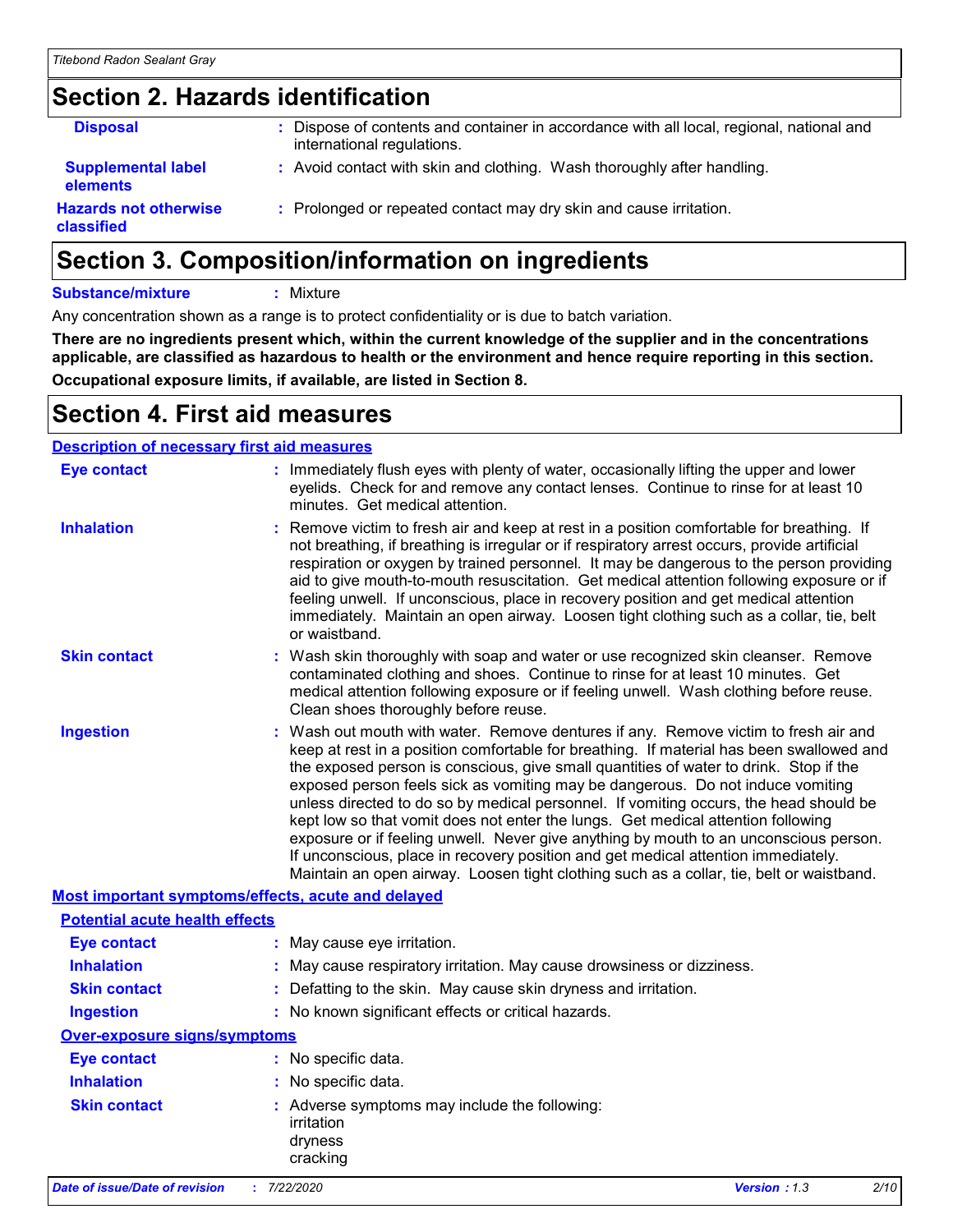# **Section 4. First aid measures**

| <b>Ingestion</b>                  | No specific data.                                                                                                                                                             |
|-----------------------------------|-------------------------------------------------------------------------------------------------------------------------------------------------------------------------------|
|                                   | Indication of immediate medical attention and special treatment needed, if necessary                                                                                          |
| <b>Notes to physician</b>         | : Treat symptomatically. Contact poison treatment specialist immediately if large<br>quantities have been ingested or inhaled.                                                |
| <b>Specific treatments</b>        | : No specific treatment.                                                                                                                                                      |
| <b>Protection of first-aiders</b> | : No action shall be taken involving any personal risk or without suitable training. It may<br>be dangerous to the person providing aid to give mouth-to-mouth resuscitation. |
|                                   |                                                                                                                                                                               |

**See toxicological information (Section 11)**

## **Section 5. Fire-fighting measures**

| <b>Extinguishing media</b>                               |                                                                                                                                                                                                     |
|----------------------------------------------------------|-----------------------------------------------------------------------------------------------------------------------------------------------------------------------------------------------------|
| <b>Suitable extinguishing</b><br>media                   | : Use an extinguishing agent suitable for the surrounding fire.                                                                                                                                     |
| <b>Unsuitable extinguishing</b><br>media                 | : None known.                                                                                                                                                                                       |
| <b>Specific hazards arising</b><br>from the chemical     | : In a fire or if heated, a pressure increase will occur and the container may burst.                                                                                                               |
| <b>Hazardous thermal</b><br>decomposition products       | : carbon dioxide, carbon monoxide, metal oxide/oxides                                                                                                                                               |
| <b>Special protective actions</b><br>for fire-fighters   | : Promptly isolate the scene by removing all persons from the vicinity of the incident if<br>there is a fire. No action shall be taken involving any personal risk or without suitable<br>training. |
| <b>Special protective</b><br>equipment for fire-fighters | : Fire-fighters should wear appropriate protective equipment and self-contained breathing<br>apparatus (SCBA) with a full face-piece operated in positive pressure mode.                            |

# **Section 6. Accidental release measures**

|                                                              | Personal precautions, protective equipment and emergency procedures                                                                                                                                                                                                                                                                                                                                                                                                                                                                                                                                                                                                                                          |
|--------------------------------------------------------------|--------------------------------------------------------------------------------------------------------------------------------------------------------------------------------------------------------------------------------------------------------------------------------------------------------------------------------------------------------------------------------------------------------------------------------------------------------------------------------------------------------------------------------------------------------------------------------------------------------------------------------------------------------------------------------------------------------------|
| For non-emergency<br>personnel                               | : No action shall be taken involving any personal risk or without suitable training.<br>Evacuate surrounding areas. Keep unnecessary and unprotected personnel from<br>entering. Do not touch or walk through spilled material. Avoid breathing vapor or mist.<br>Provide adequate ventilation. Wear appropriate respirator when ventilation is<br>inadequate. Put on appropriate personal protective equipment.                                                                                                                                                                                                                                                                                             |
|                                                              | For emergency responders : If specialized clothing is required to deal with the spillage, take note of any information in<br>Section 8 on suitable and unsuitable materials. See also the information in "For non-<br>emergency personnel".                                                                                                                                                                                                                                                                                                                                                                                                                                                                  |
| <b>Environmental precautions</b>                             | : Avoid dispersal of spilled material and runoff and contact with soil, waterways, drains<br>and sewers. Inform the relevant authorities if the product has caused environmental<br>pollution (sewers, waterways, soil or air).                                                                                                                                                                                                                                                                                                                                                                                                                                                                              |
| <b>Methods and materials for containment and cleaning up</b> |                                                                                                                                                                                                                                                                                                                                                                                                                                                                                                                                                                                                                                                                                                              |
| <b>Small spill</b>                                           | : Stop leak if without risk. Move containers from spill area. Dilute with water and mop up<br>if water-soluble. Alternatively, or if water-insoluble, absorb with an inert dry material and<br>place in an appropriate waste disposal container. Dispose of via a licensed waste<br>disposal contractor.                                                                                                                                                                                                                                                                                                                                                                                                     |
| <b>Large spill</b>                                           | : Stop leak if without risk. Move containers from spill area. Approach release from<br>upwind. Prevent entry into sewers, water courses, basements or confined areas. Wash<br>spillages into an effluent treatment plant or proceed as follows. Contain and collect<br>spillage with non-combustible, absorbent material e.g. sand, earth, vermiculite or<br>diatomaceous earth and place in container for disposal according to local regulations<br>(see Section 13). Dispose of via a licensed waste disposal contractor. Contaminated<br>absorbent material may pose the same hazard as the spilled product. Note: see<br>Section 1 for emergency contact information and Section 13 for waste disposal. |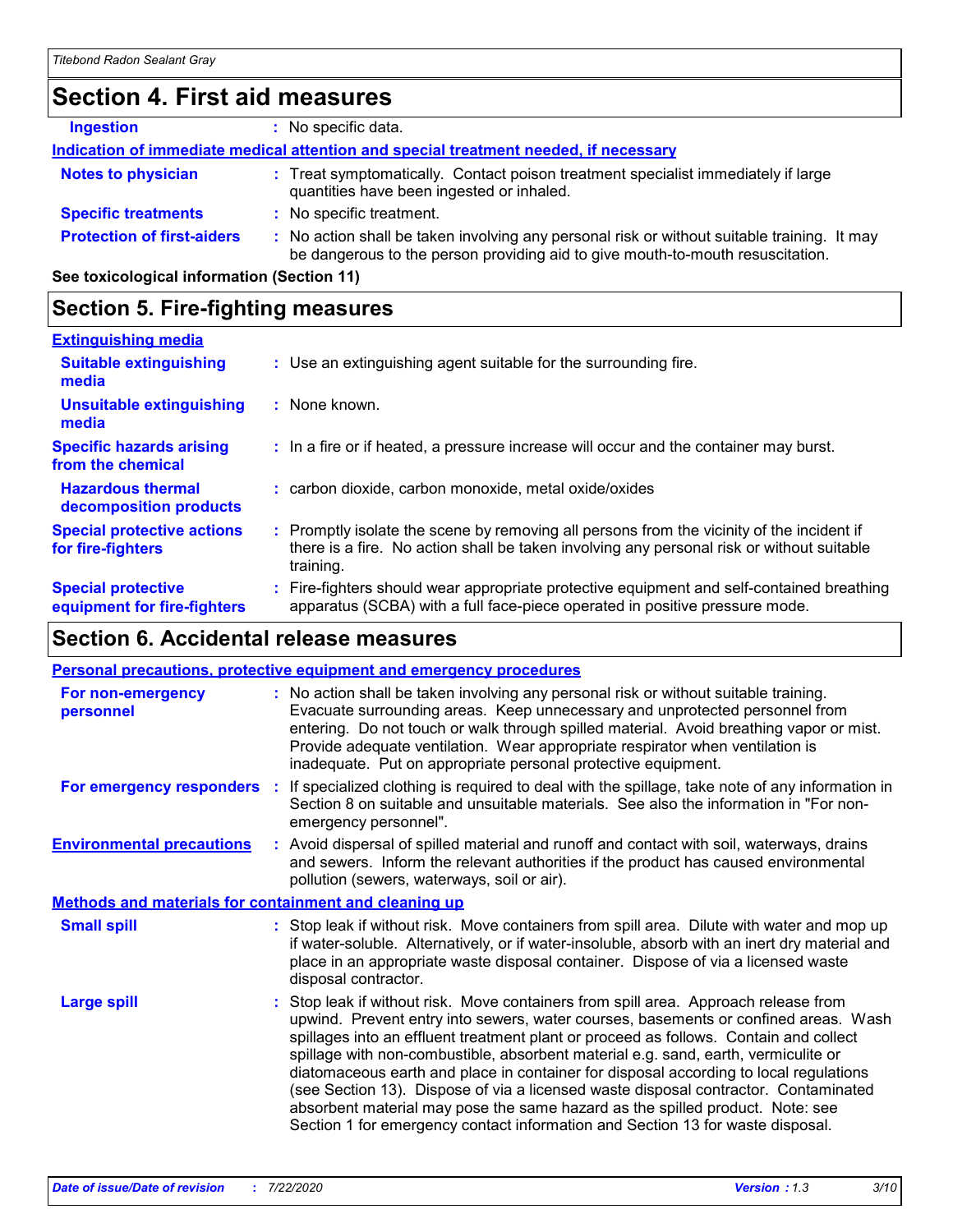## **Section 7. Handling and storage**

#### **Advice on general occupational hygiene Conditions for safe storage, including any incompatibilities** Eating, drinking and smoking should be prohibited in areas where this material is **:** handled, stored and processed. Workers should wash hands and face before eating, drinking and smoking. Remove contaminated clothing and protective equipment before entering eating areas. See also Section 8 for additional information on hygiene measures. **:** Do not store below the following temperature: 5°C (41°F). Store in accordance with local regulations. Store in original container protected from direct sunlight in a dry, cool and well-ventilated area, away from incompatible materials (see Section 10) and food and drink. Keep container tightly closed and sealed until ready for use. Containers that have been opened must be carefully resealed and kept upright to prevent leakage. Do not store in unlabeled containers. Use appropriate containment to avoid environmental contamination. See Section 10 for incompatible materials before handling or use. **Protective measures : Put on appropriate personal protective equipment (see Section 8). Do not breathe interaction of the original content of the atthe interaction of the atthe interaction of the atthe interaction of the** vapor or mist. Do not ingest. Avoid contact with eyes, skin and clothing. Keep in the original container or an approved alternative made from a compatible material, kept tightly closed when not in use. Empty containers retain product residue and can be hazardous. Do not reuse container. **Precautions for safe handling**

# **Section 8. Exposure controls/personal protection**

| <b>Control parameters</b>                  |    |                                                                                                                                                                                                                                                                                                                                                                                                                                                                                                                                                                                                                        |
|--------------------------------------------|----|------------------------------------------------------------------------------------------------------------------------------------------------------------------------------------------------------------------------------------------------------------------------------------------------------------------------------------------------------------------------------------------------------------------------------------------------------------------------------------------------------------------------------------------------------------------------------------------------------------------------|
| <b>Occupational exposure limits</b>        |    |                                                                                                                                                                                                                                                                                                                                                                                                                                                                                                                                                                                                                        |
| None.                                      |    |                                                                                                                                                                                                                                                                                                                                                                                                                                                                                                                                                                                                                        |
| <b>Appropriate engineering</b><br>controls |    | : If user operations generate dust, fumes, gas, vapor or mist, use process enclosures,<br>local exhaust ventilation or other engineering controls to keep worker exposure to<br>airborne contaminants below any recommended or statutory limits.                                                                                                                                                                                                                                                                                                                                                                       |
| <b>Environmental exposure</b><br>controls  | ÷. | Emissions from ventilation or work process equipment should be checked to ensure<br>they comply with the requirements of environmental protection legislation. In some<br>cases, fume scrubbers, filters or engineering modifications to the process equipment<br>will be necessary to reduce emissions to acceptable levels.                                                                                                                                                                                                                                                                                          |
| <b>Individual protection measures</b>      |    |                                                                                                                                                                                                                                                                                                                                                                                                                                                                                                                                                                                                                        |
| <b>Hygiene measures</b>                    |    | Wash hands, forearms and face thoroughly after handling chemical products, before<br>eating, smoking and using the lavatory and at the end of the working period.<br>Appropriate techniques should be used to remove potentially contaminated clothing.<br>Wash contaminated clothing before reusing. Ensure that eyewash stations and safety<br>showers are close to the workstation location.                                                                                                                                                                                                                        |
| <b>Eye/face protection</b>                 |    | Safety eyewear complying with an approved standard should be used when a risk<br>assessment indicates this is necessary to avoid exposure to liquid splashes, mists,<br>gases or dusts. If contact is possible, the following protection should be worn, unless<br>the assessment indicates a higher degree of protection: safety glasses with side-<br>shields.                                                                                                                                                                                                                                                       |
| <b>Skin protection</b>                     |    |                                                                                                                                                                                                                                                                                                                                                                                                                                                                                                                                                                                                                        |
| <b>Hand protection</b>                     |    | : Chemical-resistant, impervious gloves complying with an approved standard should be<br>worn at all times when handling chemical products if a risk assessment indicates this is<br>necessary. Considering the parameters specified by the glove manufacturer, check<br>during use that the gloves are still retaining their protective properties. It should be<br>noted that the time to breakthrough for any glove material may be different for different<br>glove manufacturers. In the case of mixtures, consisting of several substances, the<br>protection time of the gloves cannot be accurately estimated. |
| <b>Body protection</b>                     | ÷. | Personal protective equipment for the body should be selected based on the task being<br>performed and the risks involved and should be approved by a specialist before<br>handling this product.                                                                                                                                                                                                                                                                                                                                                                                                                      |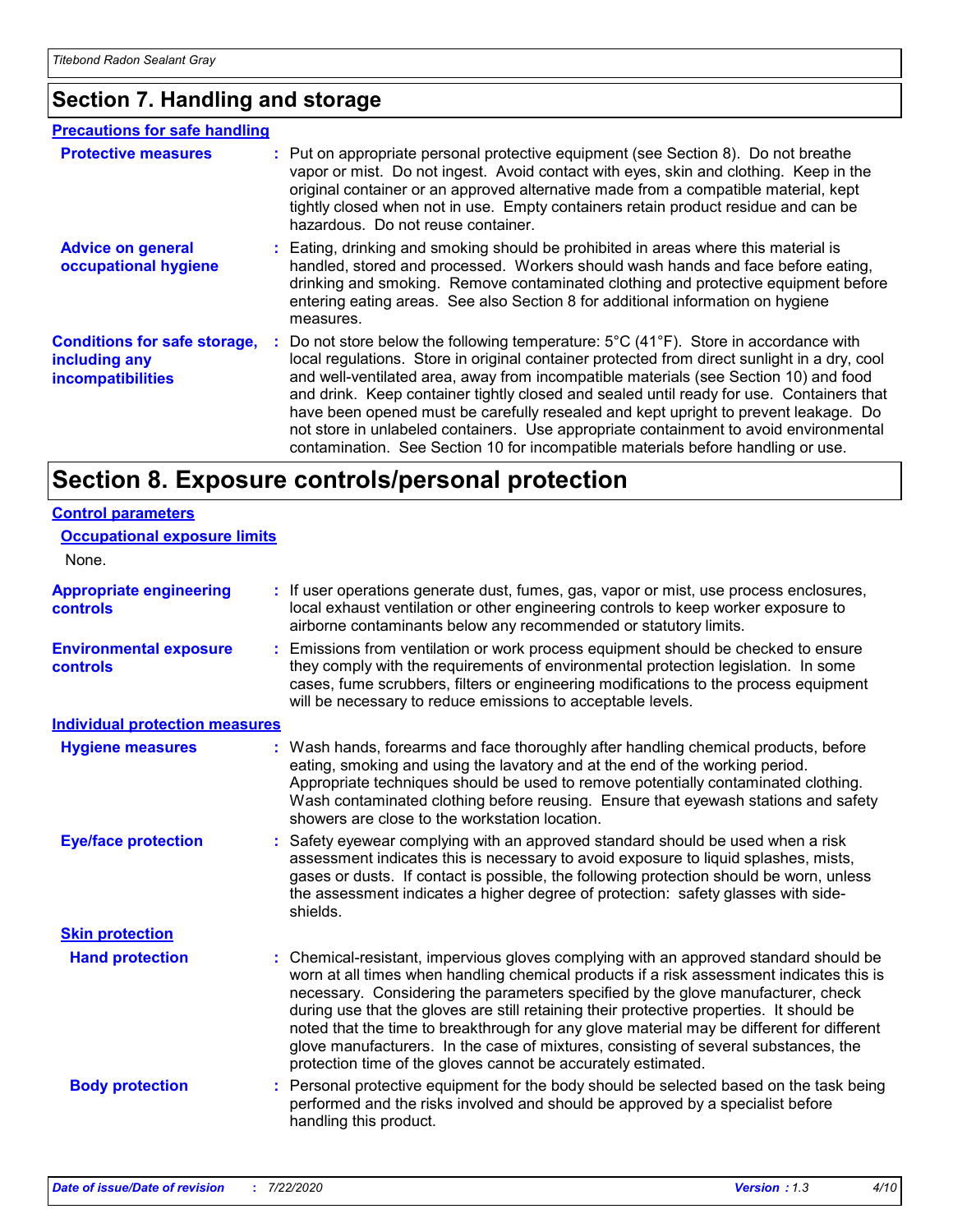# **Section 8. Exposure controls/personal protection**

| <b>Other skin protection</b>  | : Appropriate footwear and any additional skin protection measures should be selected<br>based on the task being performed and the risks involved and should be approved by a<br>specialist before handling this product.                                                           |
|-------------------------------|-------------------------------------------------------------------------------------------------------------------------------------------------------------------------------------------------------------------------------------------------------------------------------------|
| <b>Respiratory protection</b> | : Based on the hazard and potential for exposure, select a respirator that meets the<br>appropriate standard or certification. Respirators must be used according to a<br>respiratory protection program to ensure proper fitting, training, and other important<br>aspects of use. |

# **Section 9. Physical and chemical properties**

| <b>Appearance</b>                                 |                                                                 |
|---------------------------------------------------|-----------------------------------------------------------------|
| <b>Physical state</b>                             | : Liquid. [Paste.]                                              |
| <b>Color</b>                                      | : Gray.                                                         |
| <b>Odor</b>                                       | : Acrylic. [Slight]                                             |
| <b>Odor threshold</b>                             | : Not available.                                                |
| pH                                                | $: 7.5 \text{ to } 8.5$                                         |
| <b>Melting point</b>                              | : Not available.                                                |
| <b>Boiling point</b>                              | : Not available.                                                |
| <b>Flash point</b>                                | : Closed cup: 93.3°C (199.9°F)                                  |
| <b>Evaporation rate</b>                           | $:$ <1 (butyl acetate = 1)                                      |
| <b>Flammability (solid, gas)</b>                  | : Not available.                                                |
| Lower and upper explosive<br>(flammable) limits   | : Not available.                                                |
| <b>VOC (less water, less</b><br>exempt solvents)  | $: 50$ g/l                                                      |
| <b>Volatility</b>                                 | : $27\%$ (v/v), 17.8% (w/w)                                     |
| <b>Vapor pressure</b>                             | : 2.3 kPa (17 mm Hg) [room temperature]                         |
| <b>Vapor density</b>                              | : Not available.                                                |
| <b>Relative density</b>                           | : 1.62                                                          |
| <b>Solubility</b>                                 | : Soluble in the following materials: cold water and hot water. |
| <b>Solubility in water</b>                        | : Not available.                                                |
| <b>Partition coefficient: n-</b><br>octanol/water | : Not available.                                                |
| <b>Auto-ignition temperature</b>                  | : Not available.                                                |
| <b>Decomposition temperature</b>                  | : Not available.                                                |
| <b>Viscosity</b>                                  | : Not available.                                                |

# **Section 10. Stability and reactivity**

| <b>Reactivity</b>                            | : No specific test data related to reactivity available for this product or its ingredients.                                 |
|----------------------------------------------|------------------------------------------------------------------------------------------------------------------------------|
| <b>Chemical stability</b>                    | : The product is stable.                                                                                                     |
| <b>Possibility of hazardous</b><br>reactions | : Under normal conditions of storage and use, hazardous reactions will not occur.                                            |
| <b>Conditions to avoid</b>                   | : high temperature                                                                                                           |
| <b>Incompatible materials</b>                | : oxidizing materials, strong alkalis, strong acids                                                                          |
| <b>Hazardous decomposition</b><br>products   | : Decomposition products may include the following materials: carbon monoxide, carbon<br>dioxide, smoke, oxides of nitrogen. |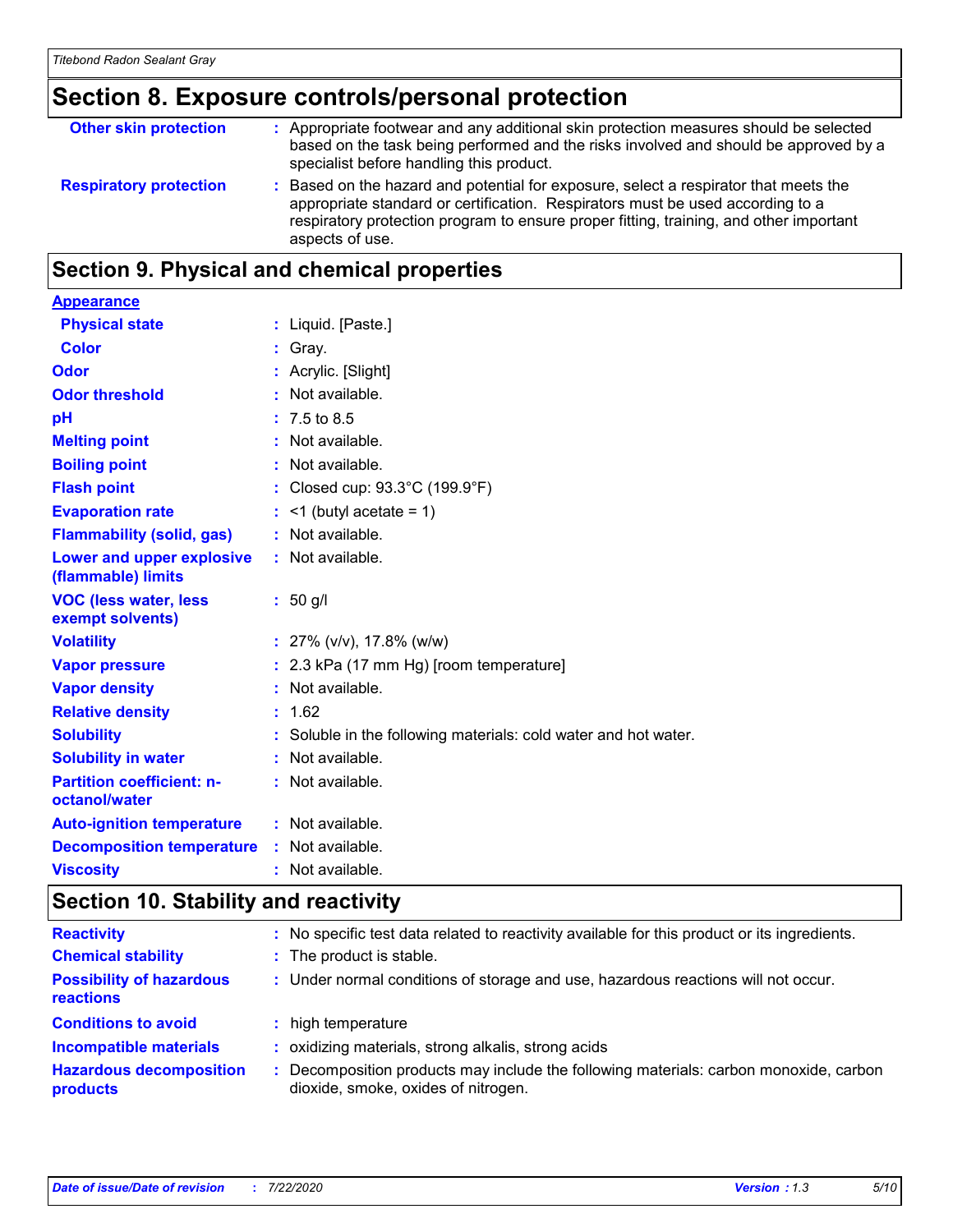# **Section 11. Toxicological information**

### **Information on toxicological effects**

### **Acute toxicity**

Not available.

### **Irritation/Corrosion**

Not available.

### **Conclusion/Summary**

- **Skin :** Prolonged or repeated contact can defat the skin and lead to irritation, cracking and/or dermatitis.
- **Eyes :** This product may irritate eyes upon contact.
- 
- **Respiratory :** May cause respiratory irritation.

### **Sensitization**

Not available.

### **Conclusion/Summary**

**Skin :** May cause allergic reactions in certain individuals.

### **Mutagenicity**

Not available.

### **Carcinogenicity**

Not available.

### **Reproductive toxicity**

Not available.

### **Teratogenicity**

Not available.

### **Specific target organ toxicity (single exposure)**

Not available.

### **Specific target organ toxicity (repeated exposure)**

| <b>Name</b>                                                                         |                                                     | <b>Category</b>                                                        | <b>Route of</b><br>exposure | <b>Target organs</b> |
|-------------------------------------------------------------------------------------|-----------------------------------------------------|------------------------------------------------------------------------|-----------------------------|----------------------|
| <b>Titebond Radon Sealant Gray</b>                                                  |                                                     | Category 2                                                             |                             |                      |
| <b>Aspiration hazard</b>                                                            |                                                     |                                                                        |                             |                      |
| Not available.                                                                      |                                                     |                                                                        |                             |                      |
| <b>Information on the likely</b><br>routes of exposure                              |                                                     | : Routes of entry anticipated: Oral, Dermal, Inhalation.               |                             |                      |
| <b>Potential acute health effects</b>                                               |                                                     |                                                                        |                             |                      |
| Eye contact                                                                         | : May cause eye irritation.                         |                                                                        |                             |                      |
| <b>Inhalation</b>                                                                   |                                                     | : May cause respiratory irritation. May cause drowsiness or dizziness. |                             |                      |
| <b>Skin contact</b>                                                                 |                                                     | : Defatting to the skin. May cause skin dryness and irritation.        |                             |                      |
| <b>Ingestion</b>                                                                    | : No known significant effects or critical hazards. |                                                                        |                             |                      |
| <b>Symptoms related to the physical, chemical and toxicological characteristics</b> |                                                     |                                                                        |                             |                      |
|                                                                                     |                                                     |                                                                        |                             |                      |

**Inhalation :** No specific data. **Eye contact :** No specific data.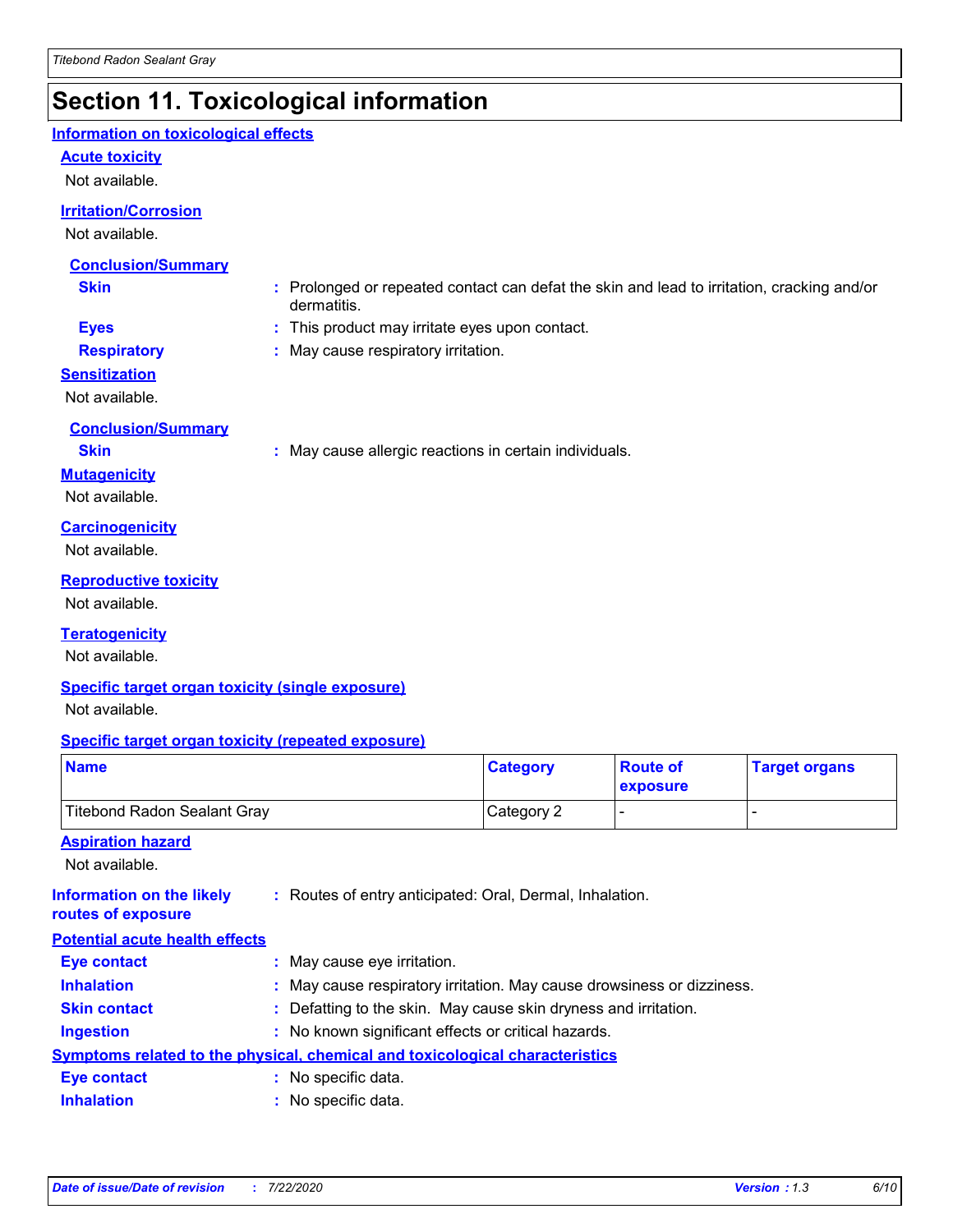# **Section 11. Toxicological information**

| <b>Skin contact</b>                          | : Adverse symptoms may include the following:<br>irritation<br>dryness<br>cracking                                                                                         |
|----------------------------------------------|----------------------------------------------------------------------------------------------------------------------------------------------------------------------------|
| <b>Ingestion</b>                             | : No specific data.                                                                                                                                                        |
|                                              | Delayed and immediate effects and also chronic effects from short and long term exposure                                                                                   |
| <b>Short term exposure</b>                   |                                                                                                                                                                            |
| <b>Potential immediate</b><br>effects        | $:$ Not available.                                                                                                                                                         |
| <b>Potential delayed effects</b>             | : Not available.                                                                                                                                                           |
| <b>Long term exposure</b>                    |                                                                                                                                                                            |
| <b>Potential immediate</b><br><b>effects</b> | $:$ Not available.                                                                                                                                                         |
| <b>Potential delayed effects</b>             | : Not available.                                                                                                                                                           |
| <b>Potential chronic health effects</b>      |                                                                                                                                                                            |
| Not available.                               |                                                                                                                                                                            |
| <b>Conclusion/Summary</b>                    | : May cause allergic reactions in certain individuals.                                                                                                                     |
| <b>General</b>                               | May cause damage to organs through prolonged or repeated exposure. Prolonged or<br>repeated contact can defat the skin and lead to irritation, cracking and/or dermatitis. |
| <b>Carcinogenicity</b>                       | No known significant effects or critical hazards.                                                                                                                          |
| <b>Mutagenicity</b>                          | No known significant effects or critical hazards.                                                                                                                          |
| <b>Teratogenicity</b>                        | No known significant effects or critical hazards.                                                                                                                          |
| <b>Developmental effects</b>                 | : No known significant effects or critical hazards.                                                                                                                        |
| <b>Fertility effects</b>                     | : No known significant effects or critical hazards.                                                                                                                        |
| <b>Numerical measures of toxicity</b>        |                                                                                                                                                                            |
| <b>Acute toxicity estimates</b>              |                                                                                                                                                                            |

Not available.

# **Section 12. Ecological information**

### **Toxicity**

Not available.

### **Persistence and degradability**

**Bioaccumulative potential** Not available. **Soil/water partition Mobility in soil** Not available.

**coefficient (KOC)**

- **:** Not available.
- **Other adverse effects** : No known significant effects or critical hazards.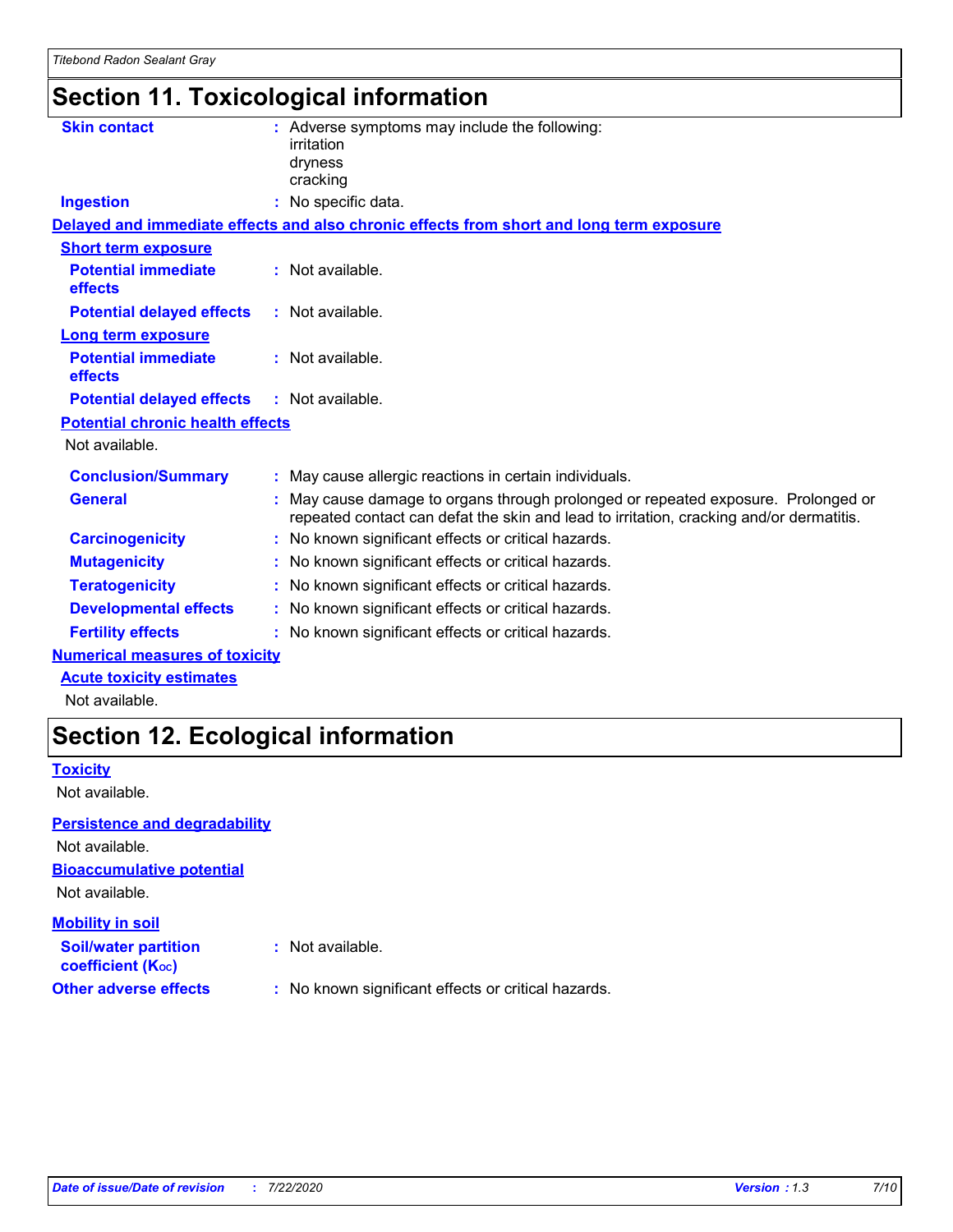# **Section 13. Disposal considerations**

#### **Disposal methods :**

The generation of waste should be avoided or minimized wherever possible. Disposal of this product, solutions and any by-products should at all times comply with the requirements of environmental protection and waste disposal legislation and any regional local authority requirements. Dispose of surplus and non-recyclable products via a licensed waste disposal contractor. Waste should not be disposed of untreated to the sewer unless fully compliant with the requirements of all authorities with jurisdiction. Waste packaging should be recycled. Incineration or landfill should only be considered when recycling is not feasible. This material and its container must be disposed of in a safe way. Care should be taken when handling emptied containers that have not been cleaned or rinsed out. Empty containers or liners may retain some product residues. Avoid dispersal of spilled material and runoff and contact with soil, waterways, drains and sewers.

# **Section 14. Transport information**

|                                      | <b>DOT</b><br><b>Classification</b> | <b>TDG</b><br><b>Classification</b> | <b>Mexico</b><br><b>Classification</b> | <b>ADR/RID</b>               | <b>IMDG</b>              | <b>IATA</b>              |
|--------------------------------------|-------------------------------------|-------------------------------------|----------------------------------------|------------------------------|--------------------------|--------------------------|
| <b>UN number</b>                     | Not regulated.                      | Not regulated.                      | Not regulated.                         | Not regulated.               | Not regulated.           | Not regulated.           |
| <b>UN proper</b><br>shipping name    |                                     |                                     |                                        |                              |                          |                          |
| <b>Transport</b><br>hazard class(es) | $\qquad \qquad \blacksquare$        | $\qquad \qquad$                     | $\qquad \qquad$                        | $\qquad \qquad \blacksquare$ | $\overline{\phantom{a}}$ | $\overline{\phantom{0}}$ |
| <b>Packing group</b>                 | $\qquad \qquad \blacksquare$        |                                     | -                                      |                              |                          |                          |
| <b>Environmental</b><br>hazards      | No.                                 | No.                                 | No.                                    | No.                          | No.                      | No.                      |

# **Section 15. Regulatory information**

### **U.S. Federal regulations**

### **SARA 302/304**

**Composition/information on ingredients**

No products were found.

### **SARA 304 RQ :** Not applicable.

### **SARA 311/312**

**Classification :** SPECIFIC TARGET ORGAN TOXICITY (REPEATED EXPOSURE) - Category 2 HNOC - Defatting irritant

### **Composition/information on ingredients**

No products were found.

### **SARA 313**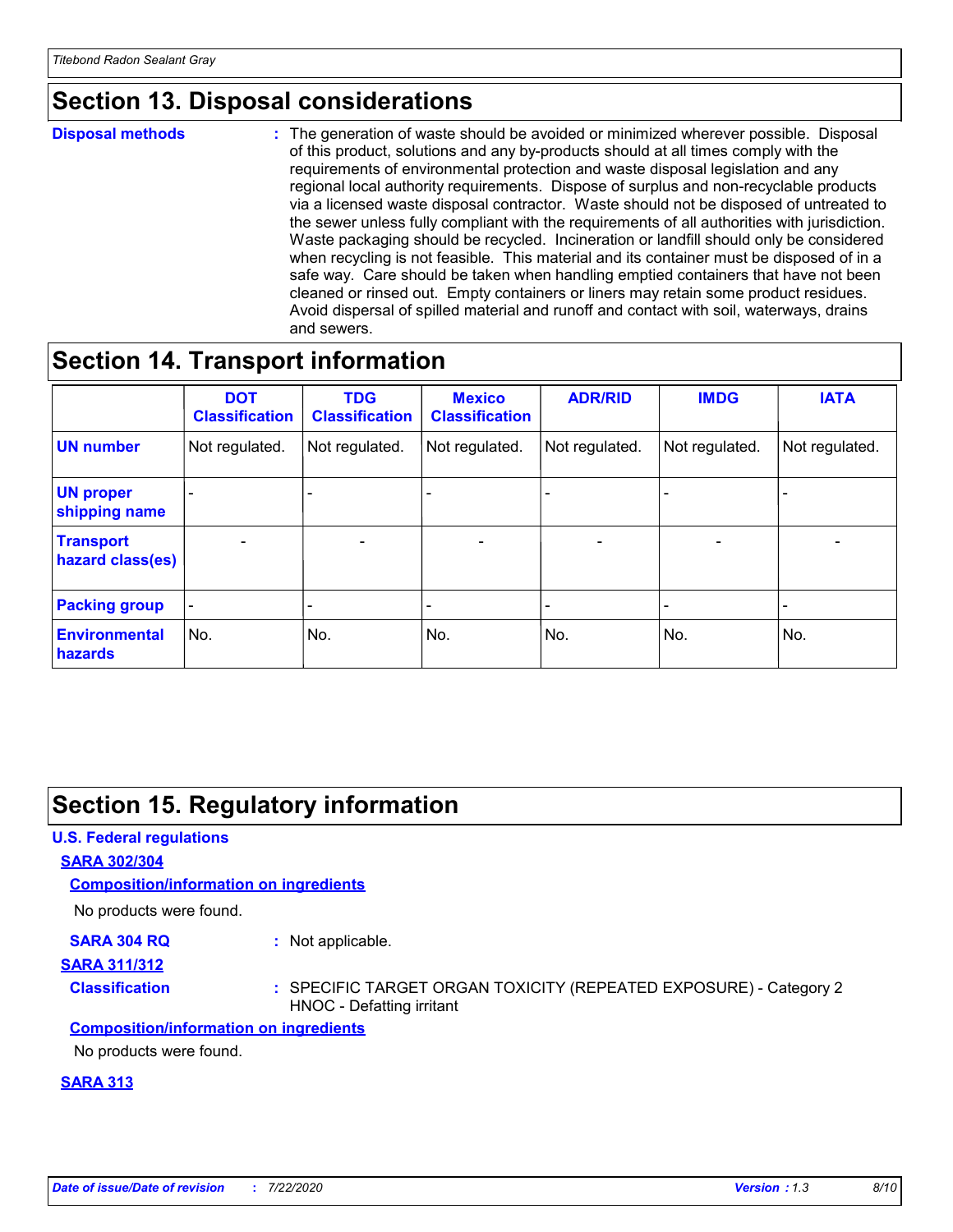# **Section 15. Regulatory information**

|                                           | <b>Product name</b>                | <b>CAS number</b> |      |
|-------------------------------------------|------------------------------------|-------------------|------|
| <b>Form R - Reporting</b><br>requirements | <b>Titebond Radon Sealant Gray</b> | mixture           | l≥90 |

SARA 313 notifications must not be detached from the SDS and any copying and redistribution of the SDS shall include copying and redistribution of the notice attached to copies of the SDS subsequently redistributed.

### **Massachusetts : State regulations**

| : None of the components are listed. |
|--------------------------------------|
|--------------------------------------|

**New York :** None of the components are listed.

- **New Jersey :** None of the components are listed.
- 
- **Pennsylvania :** None of the components are listed.

### **California Prop. 65**

**A** WARNING: This product can expose you to Ethylene Glycol, which is known to the State of California to cause birth defects or other reproductive harm. For more information go to www.P65Warnings.ca.gov.

| <b>Ingredient name</b> | No significant risk<br>level | <b>Maximum</b><br>acceptable dosage<br>level |  |
|------------------------|------------------------------|----------------------------------------------|--|
| <b>Ethylene Glycol</b> |                              | Yes.                                         |  |

### **International regulations**

**Chemical Weapon Convention List Schedules I, II & III Chemicals**

Not listed.

### **Montreal Protocol**

Not listed.

### **Stockholm Convention on Persistent Organic Pollutants**

Not listed.

### **UNECE Aarhus Protocol on POPs and Heavy Metals**

Not listed.

### **Inventory list**

**China :** All components are listed or exempted.

**United States TSCA 8(b) inventory**

**:** All components are active or exempted.

# **Section 16. Other information**

**Hazardous Material Information System (U.S.A.)**



**Caution: HMIS® ratings are based on a 0-4 rating scale, with 0 representing minimal hazards or risks, and 4 representing significant hazards or risks. Although HMIS® ratings and the associated label are not required on SDSs or products leaving a facility under 29 CFR 1910.1200, the preparer may choose to provide them. HMIS® ratings are to be used with a fully implemented HMIS® program. HMIS® is a registered trademark and service mark of the American Coatings Association, Inc.**